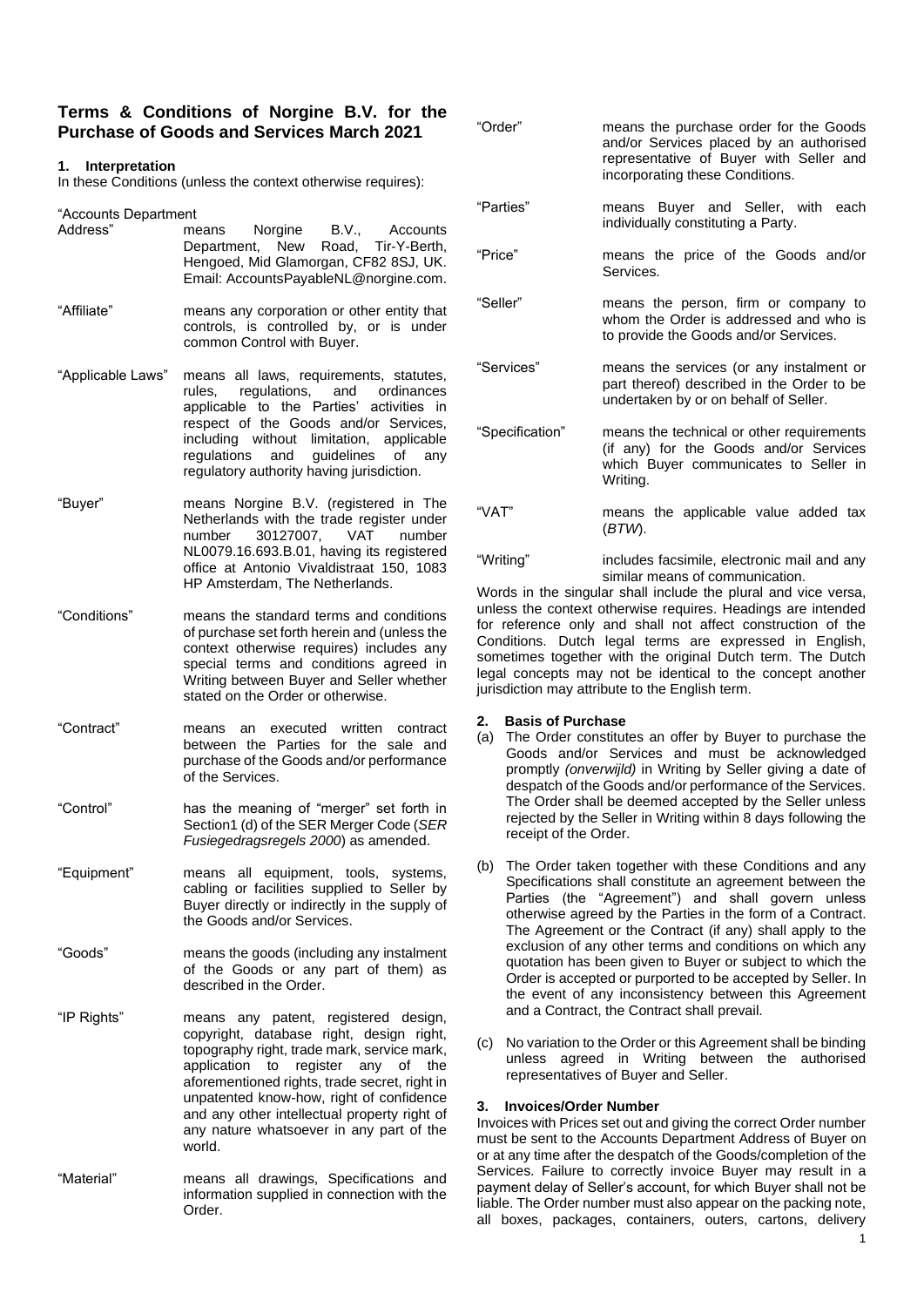documents and correspondence. Each box, package, container, outer and carton sent to Buyer must contain a list of its contents.

### **4. Quality and Compliance/Health and Safety**

Without prejudice to any other rights Buyer may have, Seller warrants to Buyer that:

- (a) the Goods will:
	- (i) meet in all respects the requirements and conform as to quantity, quality and description with the particulars specified in the Specifications, Order or Contract or as agreed by the Parties in Writing and comply with all Applicable Laws;
	- (ii) be fit and sufficient for the purpose for which such Goods are ordinarily used and shall be accompanied by adequate information to ensure that when put to use the Goods will be safe and without risk to health;
	- (iii) not infringe any copyright, design or other IP Rights of a third party;
	- (iv) be free from defects and of sound materials and workmanship;
	- (v) be tested, designed and constructed so as to be safe and without risk to the health and safety of persons using the same;
	- (vi) if the purpose for which the Goods are required is indicated in the Order or in Writing by the Parties, either expressly or by implication, be fit for that purpose; and
- (b) the Services will:
	- (i) be performed by appropriately qualified and trained personnel with all due care and diligence and to the highest standard of quality prevailing in the Seller's industry at the time of performance and in accordance with Applicable Laws; and
	- (ii) conform to the Specification and all requirements agreed between the Parties.

The provisions of this Condition 4 shall survive any performance, acceptance or payment pursuant to this Agreement and shall extend to any substituted or remedial Goods or Services provided by Seller.

# **5. Progress and Inspection Testing**

- (a) Buyer may at reasonable times inspect the progress of the Services being performed and/or test the Goods during manufacture, processing and storage, and Seller shall at its own cost provide or shall procure the provision of all facilities as may reasonably be required by Buyer for this purpose. Any testing of the Goods shall not imply acceptance of the Goods by Buyer.
- (b) If as a result of any inspection or test under Condition 5(a) Buyer or its representative is of the reasonable opinion that the Goods and/or Services do not comply with this Agreement or are unlikely on completion of manufacture or processing or performance so to comply, Buyer may inform Seller accordingly and Seller shall promptly take such reasonable steps as may be necessary to ensure such compliance.

# **6. Delivery**

(a) The Goods shall be delivered and the Services performed by Seller at the address and at the time or within the period and in the manner specified in the Order or in Writing by the Parties and time of delivery of the Goods and/or performance of the Services shall be of the essence of this Agreement.

- (b) Delivery shall take place during Buyer's usual business hours and Seller shall supply Buyer, in reasonable time, with any instructions or other information required to enable Buyer to accept delivery of the Goods and/or allow Seller to perform the Services.
- (c) If the Goods are not delivered or the Services not performed at the time or within the period specified in the Order or in Writing by the Parties, Seller shall be in default by law (*van rechtswege in gebreke*) and Buyer shall be entitled to dissolve (*ontbinden*) or terminate this Agreement without any further notice of default (*ingebrekestelling*) being required, without liability to Seller and without prejudice to any claim for damages or other remedy, including any late delivery penalty specified in the Order or in Writing by the Parties.
- (d) The Goods shall be transported and off-loaded at the sole risk and expense of Seller and shall remain at Seller's risk until accepted by Buyer in accordance with the Order and this Agreement.
- (e) If the Goods are incorrectly delivered Seller will be responsible for any additional expense incurred in delivering them to their correct destination and acceptance of the Goods will not take place until they are delivered to their correct destination as specified in the Order or the Contract (if any).
- (f) The Goods shall be properly packed, marked, secured and delivered in such a manner so that they arrive at their destination in good condition under normal conditions of transport having regard to the nature of the Goods and the other circumstances of the case and in compliance with Applicable Laws.
- (g) Unless otherwise agreed between the Parties in Writing the Goods are not to be delivered or the Services performed in instalments but where the Parties have agreed that delivery of the Goods and/or performance of the Services shall be in instalments, the Agreement shall be treated as a single agreement, and not a severable agreement.
- (h) Unless otherwise agreed between the Parties in Writing before delivery, Buyer shall have no obligation to pay for or return to Seller any packaging or packaging materials for the Goods, whether or not any Goods are accepted by Buyer and whether or not re-usable.
- (i) All Goods shall be transported by the method specified in the Order or in Writing by the Parties or, if no method is specified, by the most expeditious method consistent with ensuring the Goods reach their destination in an undamaged condition.

# **7. Hazardous Goods**

Seller will promptly inform Buyer in Writing of any dangers and special instructions relating to the handling, storage, safe use, transportation or disposal of hazardous goods (including any new information concerning these matters which from time to time becomes available).

# **8. Goods with Limited Shelf Life**

For Goods or components of Goods whose shelf life is limited, Seller shall provide Buyer with the following:

- (a) Storage instructions required for the preservation of the Goods;
- (b) Time span of use, from the date of manufacture;
- (c) Date of expiration which shall appear clearly and indelibly on the packaging of the Goods.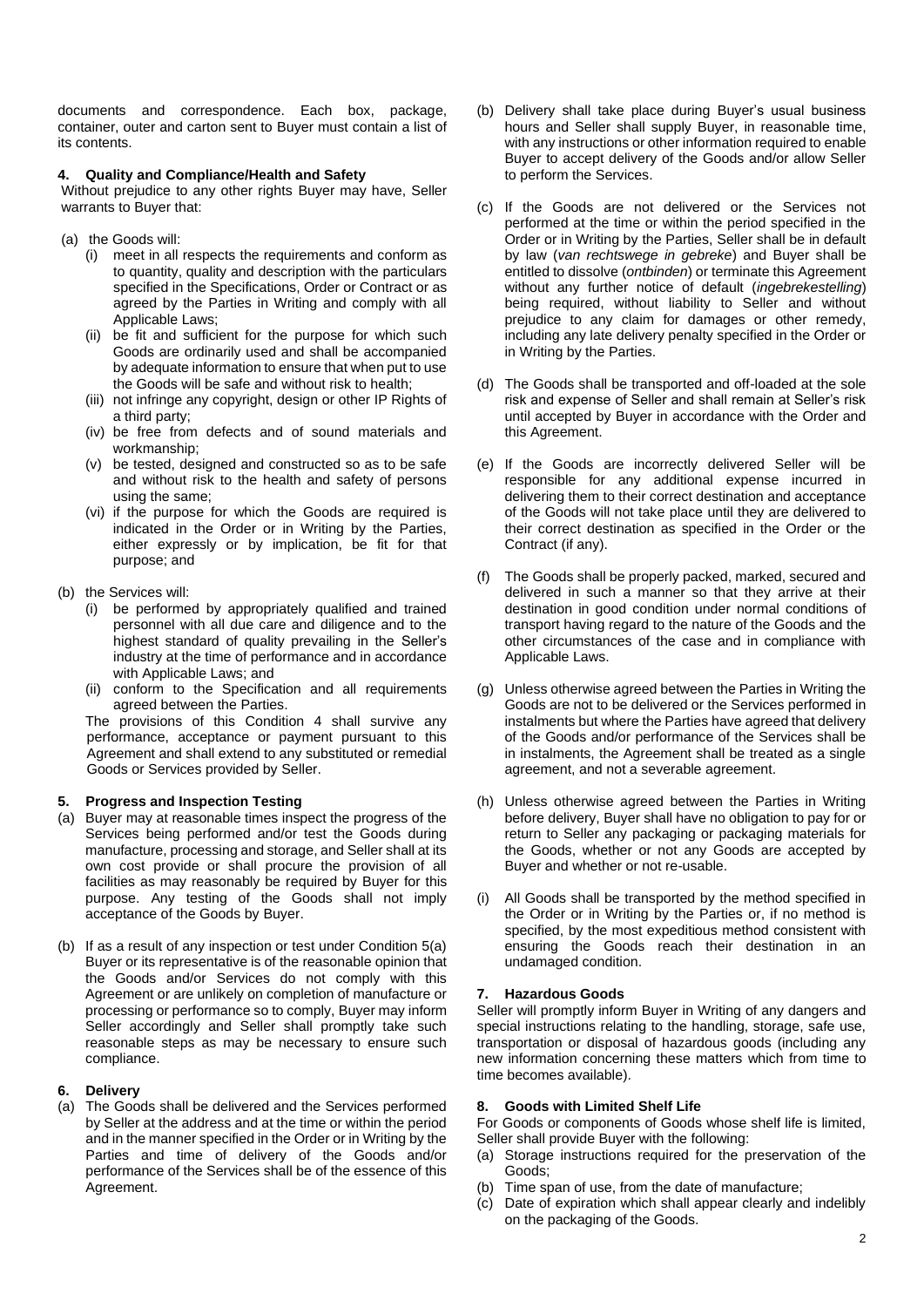The Seller shall only deliver Goods whose residual shelf time is at least equal to 80% of the total shelf life of the Goods.

### **9. Performance of the Services**

- (a) The Services will be performed in accordance with the Order and this Agreement, including without limitation any acceptance criteria or tests, provision of certificates, programme of installation or performance standard that may be agreed between the Parties in Writing.
- (b) Where Seller is to provide the Services at Buyer's site, Buyer will ensure that Seller has reasonable access to the site as may be necessary for Seller to perform the Services in accordance with the Order and the Agreement.
- (c) While performing Services at Buyer's site, Seller must:
	- (i) take reasonable care to ensure that the performance of the Services does not interfere with the business of Buyer, its employees or any other consultant or contractor employed on the site;
	- (ii) comply with all Applicable Laws;
	- (iii) comply with any policies and procedures required by Buyer and issued to Seller prior to the performance of the Services;
	- (iv) ensure that the Services are performed during Buyer's usual business hours, unless otherwise agreed in Writing by Buyer; and
	- (v) leave the site in a clean and tidy condition at the end of each day and on completion of the Services.

# **10. Storage/Destruction**

If for any reason Buyer is unable to accept delivery of the Goods at the time when the Goods are due and ready for delivery Seller shall, if its storage facilities permit, store and safeguard the Goods and take all reasonable steps to prevent their deterioration until they are actually delivered and Buyer shall be liable to Seller for the reasonable costs (including insurance) relating thereto. Seller may not dispose or otherwise destroy the stored Goods without giving reasonable advance notice in Writing to Buyer.

#### **11. Confidentiality/ Buyer's Material and Equipment**

- (a) The Order and this Agreement is confidential between Buyer and Seller, and Seller agrees that no confidential information connected therewith shall be published or disclosed to any third party without Buyer's consent in Writing. This Condition 11 shall survive termination of this Agreement, however arising.
- (b) Seller shall keep in strict confidence all Material and all technical or commercial know-how, Specifications, inventions, or processes of a confidential nature which have been disclosed to Seller by Buyer, its Affiliates and its and their employees, agents or sub-contractors and any other confidential information concerning Buyer's business. Seller shall restrict disclosure of such confidential material to its employees, agents or sub-contractors who need to know the same for the purpose of discharging Seller's obligations to Buyer, and shall ensure that all such employees, agents or sub-contractors are subject to obligations of confidentiality corresponding to those of Seller.
- (c) All Material, Equipment and other data supplied by Buyer to Seller or purchased by Seller on behalf of Buyer shall, at all times be and remain as between Buyer and Seller, the exclusive property of Buyer and be marked as such by Seller, but shall be properly insured, kept securely and maintained by Seller in good condition until delivered to Buyer, and shall not be disposed of or used other than in

accordance with Buyer's instructions or authorisation in Writing. Seller shall indemnify Buyer against all loss thereof or damage thereto while in Seller's possession or control. In the case of Equipment purchased by Seller on behalf of Buyer, Seller shall assign or transfer to Buyer any warranties received from the relevant manufacturer or supplier.

- (d) Where the Goods and/or Services are designed, created or otherwise developed by or for Seller pursuant to the Order and this Agreement, then all IP Rights in the Goods and/or Services throughout the world shall belong to Buyer absolutely. Seller hereby assigns with full title guarantee and free from all third party rights, all such IP Rights to Buyer with the intent that upon the making or creation of the Goods and/or Services the IP rights shall automatically vest in Buyer. Seller shall promptly at Buyer's request, do or procure to be done all such further acts and things and the execution of all such documents as Buyer may from time to time require for the purposes of securing for Buyer the full benefit of this Agreement, including all rights, title and interest in and to the IP Rights and all other rights assigned to Buyer.
- (e) Seller irrevocably undertakes that neither it nor any other person will assert against Buyer or any third party any moral rights in or relating to the IP Rights and warrants that all such moral rights are irrevocably waived and extinguished.

# **12. Risk and Property**

The Goods shall remain at the risk of Seller until delivery to Buyer is complete (including off-loading and stacking), when risk and ownership of the Goods shall pass to Buyer.

### **13. Rejection/Remedies**

- (a) Without prejudice to any of its rights, Buyer may by notice in Writing to Seller reject any or all of the Goods and/or Services if Seller fails to comply with any of its obligations under this Agreement.
- (b) Buyer shall not be deemed to have accepted any Goods and/or Services or any part hereof until Buyer has had a reasonable time to inspect them following delivery and/or performance, or if later, within a reasonable time after any latent defect in the Goods and/or Services has become apparent.
- (c) Buyer shall when giving notice of rejection specify the reason for such rejection, and Seller shall within 8 days following receipt of notice of rejection remove any rejected Goods at Seller's risk and expense.
- (d) In the case of rejected Goods or Services Seller shall, at Buyer's option, without prejudice to any claim of Buyer against Seller for damages sustained in connection with the Seller's breach of this Agreement and Buyer's right to suspend any payment obligation it may have under this Agreement:
	- i) replace rejected Goods with Goods conforming in all respects with the terms of this Agreement; and/or
	- ii) re-perform the defective Services;
	- iii) treat the Agreement as discharged by Seller's breach and require the repayment of any part of the Price of the Goods and/or Services paid; and
	- iv) reimburse Buyer for all freight and handling costs reasonably incurred by Buyer and/or for which it may be liable in respect of such Goods and/or Services.
- (e) If the Goods are not promptly removed by Seller, Buyer may return the Goods at Seller's expense and risk.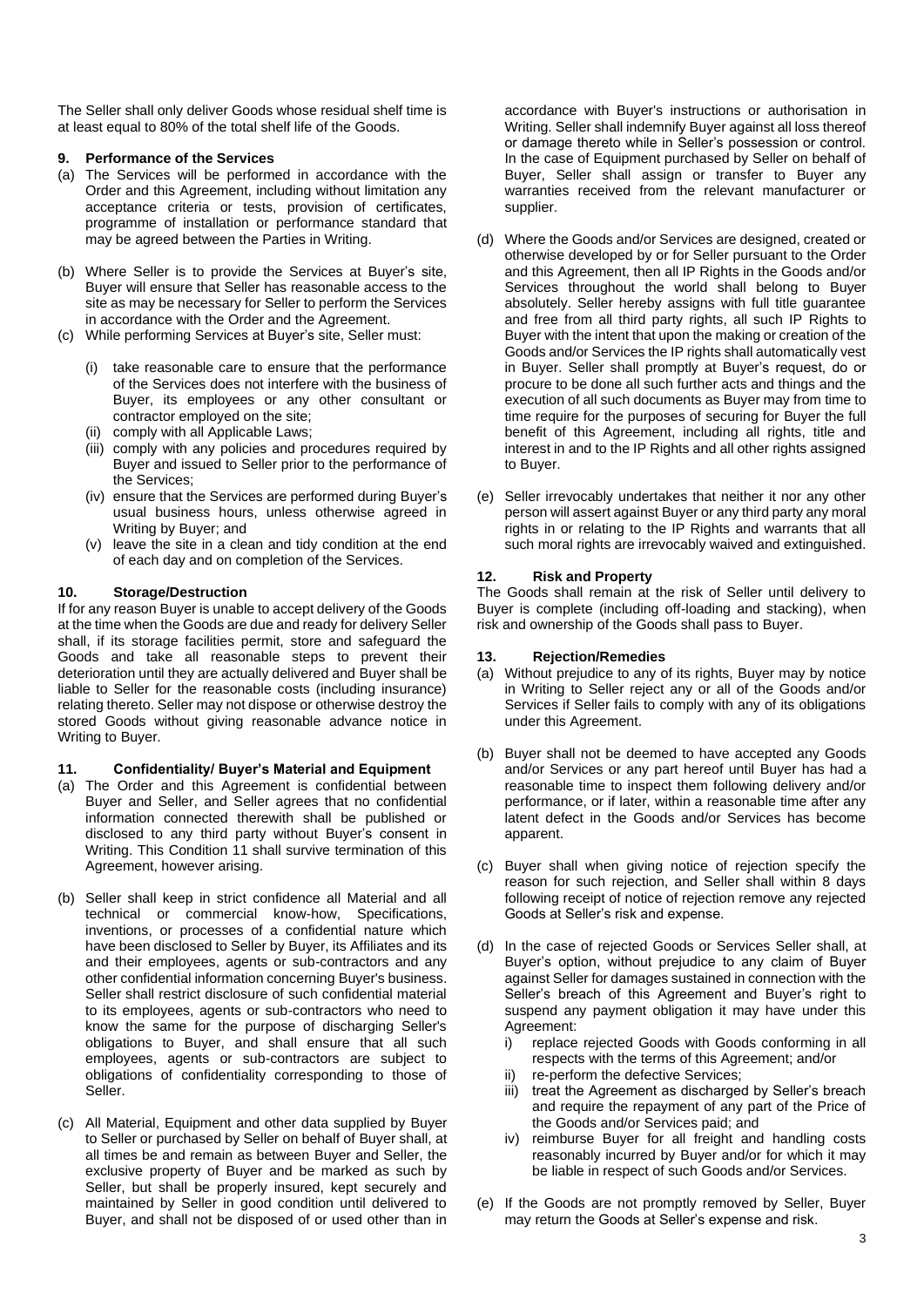### **14. Warranty**

Without prejudice to any other remedies of Buyer, Seller shall as soon as reasonably practicable, upon the written request of Buyer and at the cost of Seller:

- (a) replace or (at Buyer's option) repair all Goods which are or become defective where such defect occurs under proper usage and is due to faulty design, or inadequate or faulty materials or workmanship, Seller's erroneous instructions as to use, erroneous data or any breach by Seller of any provision of this Agreement. Repairs and replacements shall themselves be subject to the foregoing obligations after repair or replacement;
- (b) re-perform any Services found to have been performed defectively.

#### **15. Price and Payment of Goods and Services**

- (a) The Price of the Goods and/or the Services shall be as stated in the Order or the Contract (if any) and, unless otherwise agreed between the Parties in Writing, shall be exclusive of any VAT.
- (b) Seller shall pay all charges for packaging, packing, shipping, carriage, insurance and delivery of the Goods to Buyer and any import taxes or duties or other duties, taxes, imports or levies (other than VAT) in respect of the Goods and/or Services.
- (c) No increase in the Price may be made (whether on account of increased material, labour or transport costs, fluctuation in rates of exchange or otherwise) without the prior consent of Buyer in Writing.
- (d) If no Price is stated in the Order or in the Contract, the Price shall be i) the price last quoted to Buyer in Writing, or ii) the price last paid by Buyer to the Seller for the Goods and/or Services, or iii) the prevailing market price, whichever is the lowest.
- (e) Once the Goods and/or Services have been delivered in accordance with Condition 6, Seller shall send a correct invoice for the Goods and/or Services in accordance with Condition 3, and Buyer shall unless otherwise agreed in Writing pay such invoice 60 days from the date of invoice.
- (f) With respect to Services, Seller shall submit with the invoice, without limitation, a reasonable description of the Services performed and a list of any direct expenses incurred in the provision of the Services, together with supporting documentation. Reasonable direct expenses in relation to the Services will be reimbursed, subject to Buyer's prior approval in Writing.
- (g) Buyer, upon reasonable notice to Seller, shall have the right, either itself or through a third party, to conduct an audit of Seller's accounts with respect to invoices rendered. Buyer shall use reasonable endeavours to ensure that any such audit is conducted in a manner designed to minimise inconvenience to Seller.
- (h) Buyer shall be entitled to any discount for prompt payment, bulk purchase or volume of purchase customarily granted by Seller, whether or not shown on its own terms and conditions of sale.
- (i) Without prejudice to any other right or remedy it may have, Buyer reserves the right to set off any amount owing at any time to it by Seller against any amount payable by Buyer to Seller under this Agreement or the Contract, if any.

(j) Payment of the Price of the Goods and/or the Services does not imply a waiver of any other right Buyer may have against Seller under this Agreement or any Contract.

### **16. Seller's Obligations**

Seller shall immediately inform Buyer in Writing if at any time Seller becomes aware (whether prior to or after delivery) of the Goods and/or performance of the Services of: (a) any defect or failure of the Goods and/or Services or any other similar goods and/or similar services; or (b) any unsuitability for any purpose identified in Writing for which the Goods and/or Services or any other similar goods and/or services were supplied and/or performed by Seller.

### **17. Assignment and Sub-Contracting**

Seller shall not assign, transfer, charge or sub-contract the manufacture and production of the Goods and/or the performance of the Services to another party, in whole or in part, without the prior consent of Buyer in Writing. No sub-contracting by Seller shall in any way relieve Seller of any of its responsibilities under the Order or this Agreement. Buyer may at any time assign or transfer all or any of its rights or obligations under this Agreement to an Affiliate.

### **18. Indemnity and Insurance**

- (a) Seller shall indemnify and hold Buyer harmless against all actions, suits, claims, demands, costs, proceedings, charges, damages, losses and expenses suffered or incurred by Buyer, including without limitation reasonable legal fees and expenses, due to, arising from or in connection with:
	- (i) any negligent or wilful acts or omissions of Seller, its servants, agents or contractors in supplying, delivering and/or installing the Goods and/or in the performance of the Services;
	- (ii) the breach of any provision of this Agreement or Contract (if any) by Seller;
	- (iii) the breach of any warranty given by Seller in relation to the Goods and/or the Services;
	- (iv) any defect in the workmanship, materials or design of the Goods or their packaging;
	- (v) any infringement or alleged infringement of any patent, copyright, registered design, design right, trade mark, trade name or other IP Rights for or relating to the Goods and/or Services unless such infringement has occurred directly as a result of any Specification supplied by Buyer; and
	- (vi) an incorrect description of the Goods and/or Services by Seller.
- (b) Seller shall effect with a reputable insurance company a policy or policies of insurance covering all matters which are the subject of indemnities under this Agreement and shall at the request of Buyer produce the relevant policy or policies together with receipts or other evidence of payments of the latest premium due thereunder.

#### **19. Force Majeure**

"Force Majeure" means in relation to either Party, a circumstance beyond the reasonable control of that Party (the "Claimant") including, without limitation, strikes and other industrial disputes (excluding strikes or labour disputes between any Claimant and its employees), PROVIDED ALWAYS that the Claimant i) notifies the other Party as soon as reasonably practicable of the Force Majeure event and ii) exerts its best efforts to eliminate, cure or overcome any such circumstances and to resume performance of its obligations in a timely manner. If such failure or delay continues for a period in excess of four (4) weeks, the Claimant shall be in default by law (*van*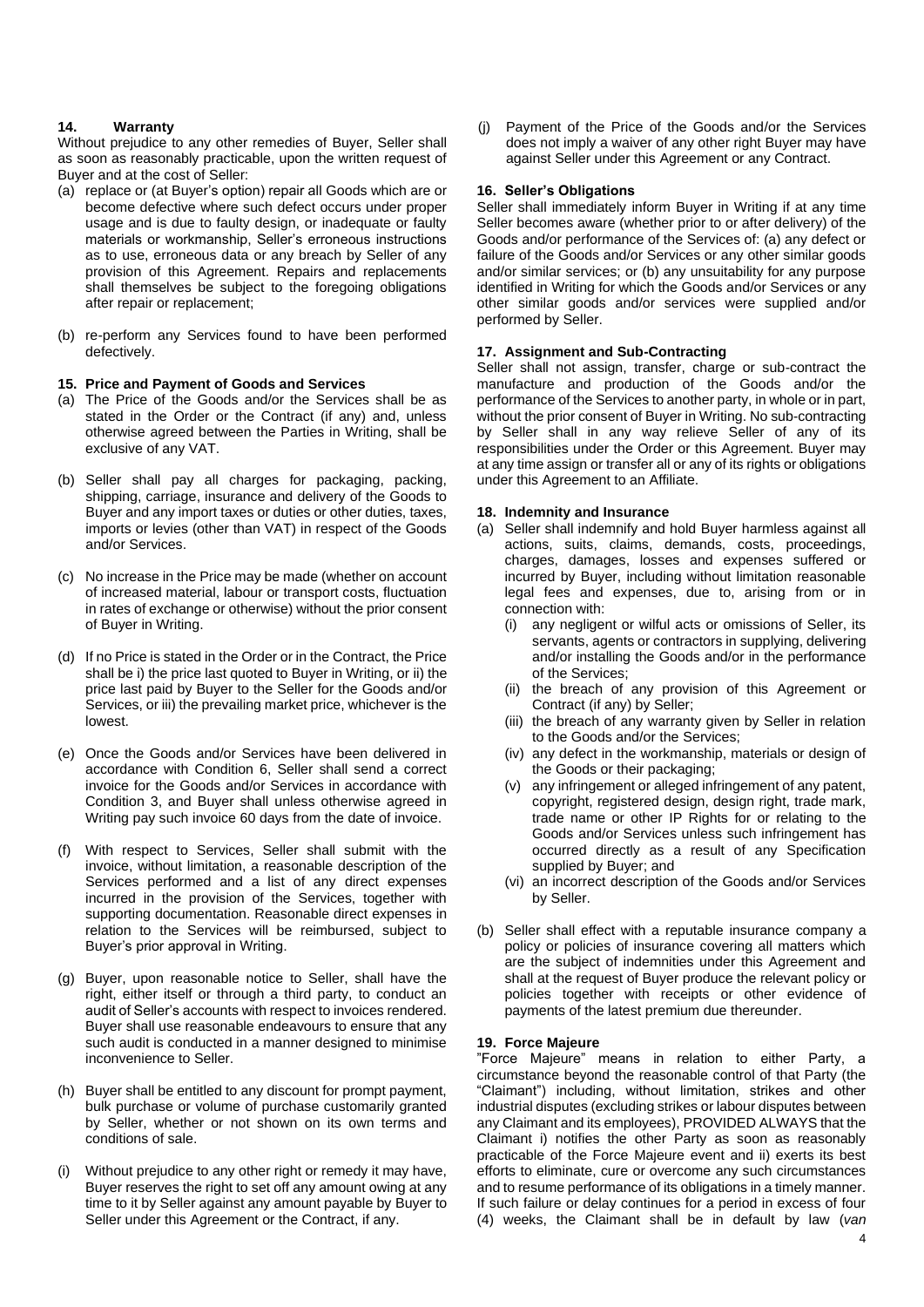*rechtswege in gebreke)* the other Party may dissolve (*ontbinden)* or terminate this Agreement and any Contract forthwith without liability by giving notice in Writing to the Claimant. During such four week period, the Claimant shall not be deemed to be in breach of the Agreement or otherwise liable to other Party for any delay in performance or any nonperformance of any obligations under this Agreement to the extent the delay or non-performance is due to Force Majeure.

#### **20. Notices**

Any notice given or made under or in connection with this Agreement shall be in Writing and shall be deemed to have been duly given or made and deemed received as follows:

- (a) if correctly sent by recorded delivery post to the Party concerned at its address specified on the Order or such other address as that Party may from time to time notify in Writing, such notice shall be deemed received three (3) working days after such posting;
- (b) if delivered personally, such notice shall be deemed received on the date of the personal delivery; and
- (c) if sent by facsimile or electronic transmission with confirmed receipt, with a follow-up notice of the same sent within two (2) working days either in accordance with (a) or (b) above, such notice shall be deemed received when despatched.

#### **21. Termination and Insolvency**

- (a) Buyer shall be entitled to dissolve (*ontbinden)* or terminate this Agreement without liability to Seller forthwith upon notice in Writing to Seller:
	- (i) if Seller enters into a suspension of payment (*surseance van betaling)*,becomes bankrupt (*failliet)*, insolvent, compounds with its creditors, has distress or execution levied upon its property (which has not been remedied within 15 days after receipt of a notice from Buyer in Writing), is wound up, goes into liquidation (except for the purposes of a *bona fide* reconstruction), has a receiver, administrative receiver, or administrator appointed of the whole or any part of its assets, or shall suffer the appointment of any similar person under Applicable Laws; or
	- (ii) if Seller ceases or threatens to cease to carry on business; or
	- (iii) if Seller is in material breach of its obligations under this Agreement and fails to remedy the breach (if capable of remedy) within 15 days after receipt of a notice from Buyer in Writing specifying the breach; or
- (iii) there is a change of Control of Seller.
- (b) Buyer may cancel any Order or part thereof by notice to Seller in Writing at any time prior to delivery. In the event that Buyer exercises its rights of cancellation, its sole liability to Seller shall be to pay for the cost to Seller (not exceeding the Price) of the work reasonably carried out by Seller or, in relation to the Goods at the date of cancellation, any liability reasonably incurred by Seller to a third party at the date of termination in relation to the manufacture and supply of the Goods. Written evidence of all such costs must be provided.
- (c) The exercise of any rights granted to Buyer hereunder shall not prejudice or affect any right of action or remedy which may have already accrued or may accrue thereafter to Buyer or the continuation of any provision expressly stated to survive, or implicitly surviving, termination.
- (d) On termination or dissolution of this Agreement or the Contract for any reason Seller shall immediately deliver to Buyer:
- (i) all Equipment and documents relating thereto and all Material and all copies of information and data provided by Buyer to Seller for the purposes of this Agreement or the Contract. Seller shall certify to Buyer that it has not retained any copies of Material or other information or data, except for one copy which Seller may use for audit purposes only and subject to the confidentiality obligations in Condition 11; and
- (ii) all Specifications, programs (including source codes) and other documentation comprised in any deliverables supplied under this Agreement or the Contract and existing at the date of such termination, whether or not then complete. All IP Rights in such materials shall automatically pass to Buyer (to the extent that they have not already done so by virtue of Condition 11 (d)).
- (e) If Seller fails to fulfil its obligations under Condition 21(d), then Buyer may enter Seller's premises and take possession of any such items which should have been returned. Until they have been returned or repossessed, Seller shall be solely responsible for their safe keeping.

#### **22. General**

- (a) No waiver by Buyer of any breach of this Agreement by Seller shall be considered as a waiver of any subsequent breach of the same or any other provision. Rights under this Agreement are cumulative and do not exclude rights provided by Applicable Laws.
- (b) If any provision of this Agreement is held by any competent authority to be invalid or unenforceable in whole or in part, the validity of the other provisions of this Agreement and the remainder of the provisions in question shall not be affected thereby.
- (c) Seller shall not disclose or exploit in any publicity in any form this Agreement or Seller's relationship with Buyer without the prior permission in Writing of Buyer.
- (d) Nothing in this Agreement is intended to, or shall operate to, create a partnership between the Parties, or to authorise either Party to act as agent for the other, and neither Party shall have authority to act in the name or on behalf of or otherwise to bind the other in any way.
- (e) All notices and communications between the Parties shall be in English unless otherwise agreed in Writing by the Parties.
- (f) Seller shall and shall procure that persons associated with it and any agents or sub-contractors shall comply with all Applicable Laws and codes relating to anti-bribery, anticorruption and data protection ("Relevant Requirements"). Seller shall not do, or omit to do, any act that will cause or lead Buyer to be in breach of any of the Relevant Requirements. Breach of this clause shall be deemed a material breach under Condition 21 (a) (iii).
- (g) Supplier shall comply with all applicable anti-slavery and human trafficking laws, statutes, regulations and codes from time to time in force. Supplier shall maintain its own policies and procedures to ensure its compliance with such anti-slavery and human trafficking laws.
- (h) The Parties will comply with the provisions of the applicable EU and any other data protection laws including the General Data Protection Regulation (Regulation EU2016/679).